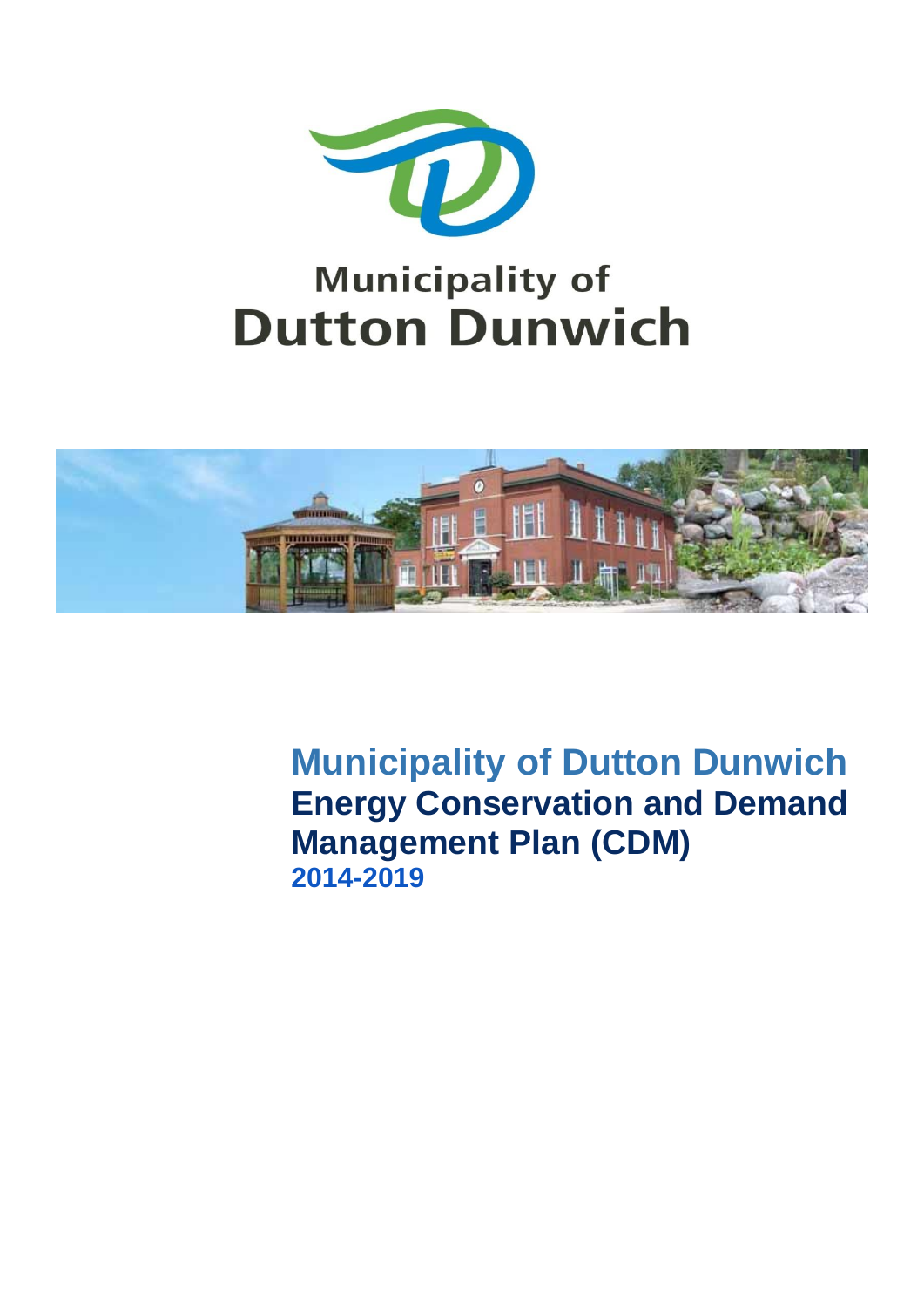

#### **Contents**

<span id="page-1-0"></span>

| $C_{1}$      |  |
|--------------|--|
|              |  |
|              |  |
| f.           |  |
|              |  |
|              |  |
| h.           |  |
| i.           |  |
| j.           |  |
|              |  |
|              |  |
|              |  |
| $\mathbf{L}$ |  |
|              |  |
|              |  |
|              |  |
|              |  |
|              |  |
|              |  |
|              |  |
|              |  |
|              |  |
|              |  |
|              |  |
|              |  |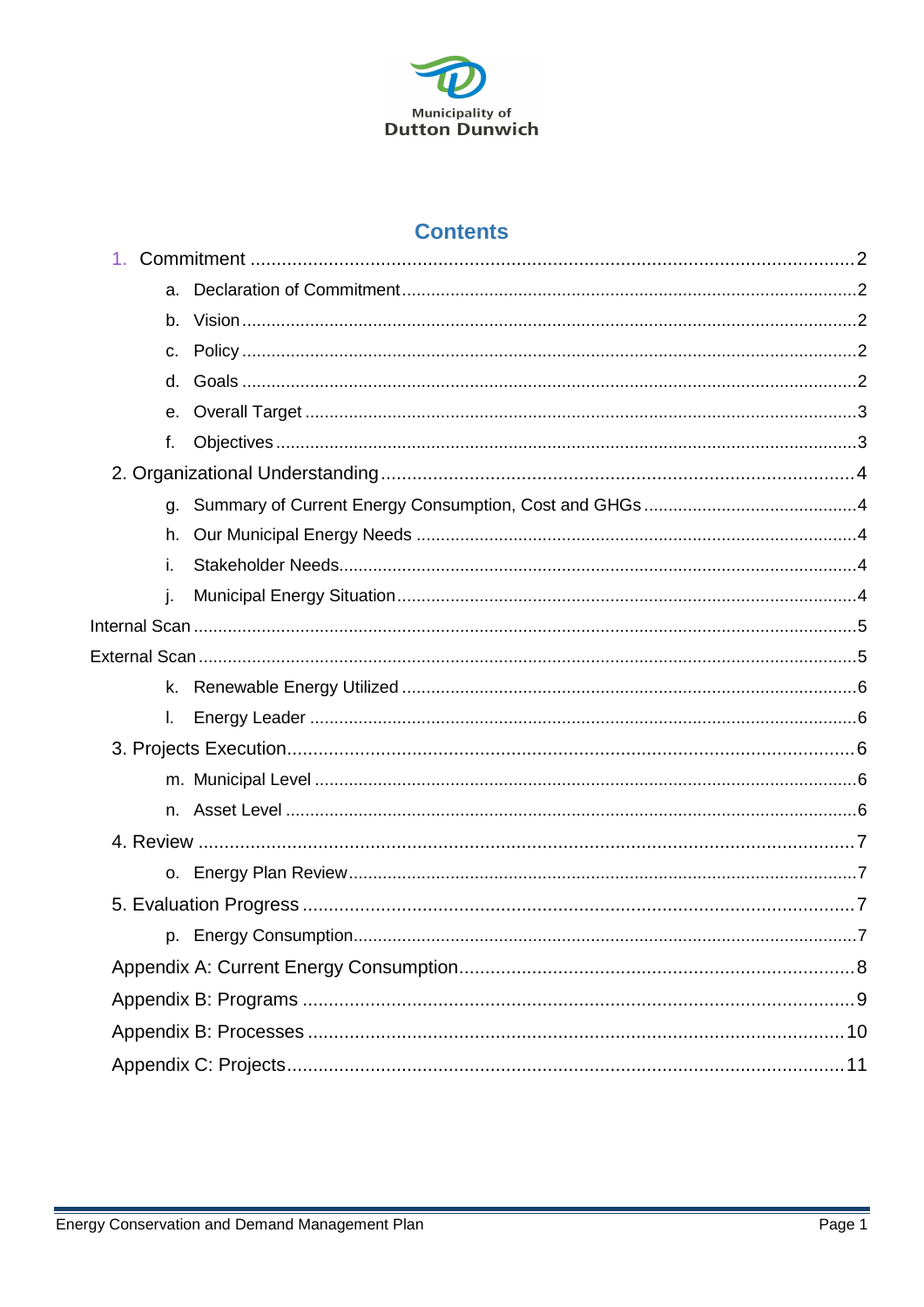

# 1. Commitment

#### <span id="page-2-0"></span>**Declaration of Commitment**

The Council for the Municipality of Dutton / Dunwich is committed in allocating necessary resources to develop and implement a five year Energy Conservation and Demand Management Plan as required under Regulation 397/11 of the Green Energy Act. The Energy Conservation and Demand Management Plan will strive to reduce our energy consumption and its related environmental impact as outlined in our overall target. Council and Staff will monitor continuous progress towards the objectives set in this plan and will update as required under Regulation 397/11 of the Green Energy Act or any subsequent legislation.

#### <span id="page-2-1"></span>**Vision**

The Municipality of Dutton / Dunwich will strive to continually reduce its total energy consumption and associated greenhouse gases through the integration of energy efficient infrastructures and facilities, operational efficiencies, and building the foundation for a culture of energy awareness and knowledge within the municipality.

#### <span id="page-2-2"></span>**Policy**

The Municipality of Dutton / Dunwich will incorporate energy efficiency into all areas of our activity including our organizational and human resources management procedures, procurement practices, financial management and investment decisions, and facility operations and maintenance. As a major component of the operating cost of municipal facilities and equipment, energy cost will be factored into the lifecycle cost analysis and asset management analyses and policies of the municipality. All departments have clear links to some or all of the goals and objectives of the Energy Conservation and Demand Management Plan.

#### <span id="page-2-3"></span>**Goals**

The Municipality of Dutton / Dunwich Energy Conservation and Demand Management Plan will help achieve the following goals:

i. Maximize fiscal resources and avoid cost increases through direct and indirect energy savings.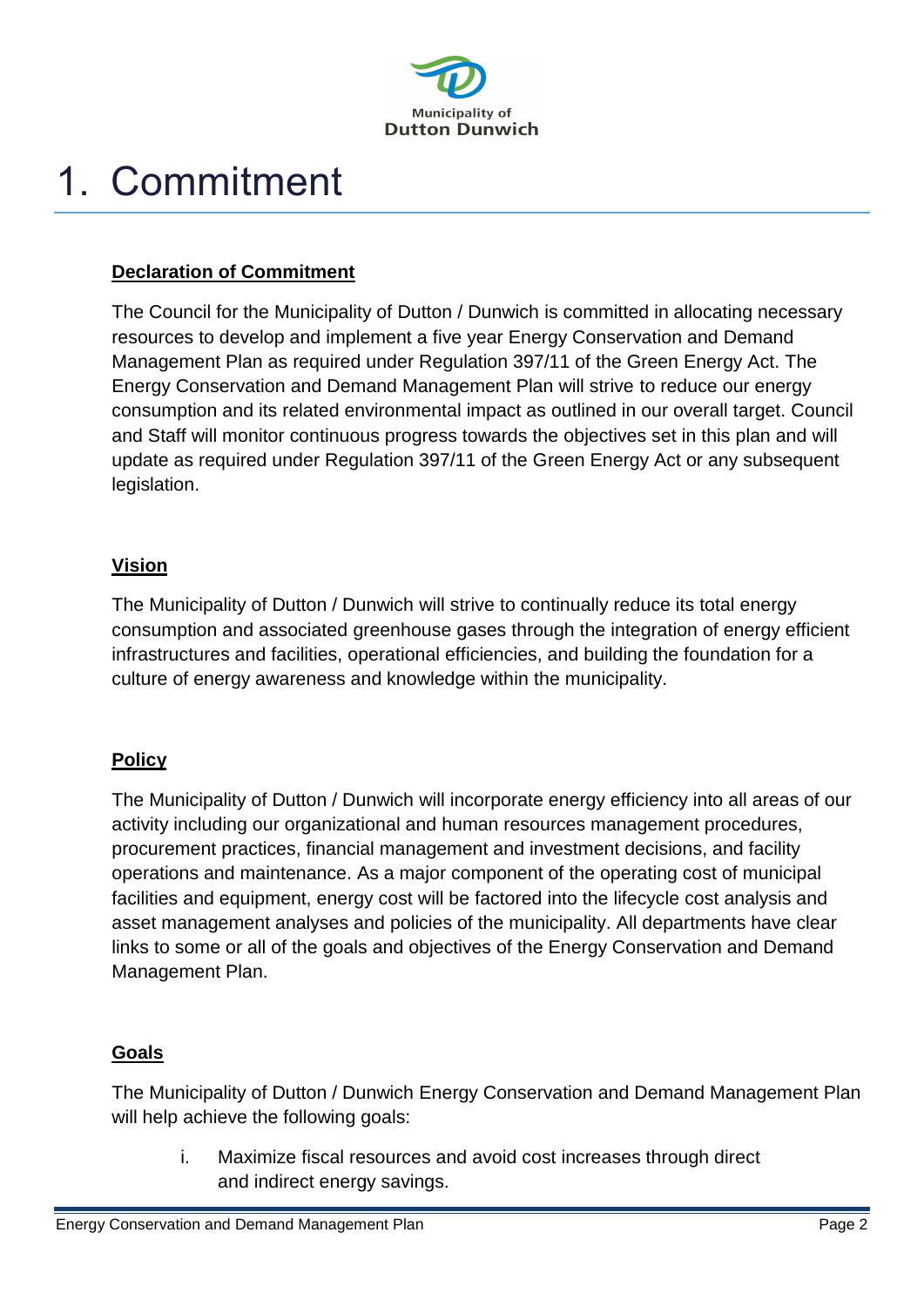

- ii. Reduce the environmental impact of the municipality's operations.
- iii. Increase the comfort and safety of staff and patrons of the municipal facilities.
- iv. To promote a culture of energy conservation within the municipality.

#### <span id="page-3-0"></span>**Overall Target**

The CDM establishes the following quantitative targets to guide the Municipality's efforts on the energy management from July 2014 to July 2019:

- 2% improvement in energy usage; and
- 2% reduction in greenhouse gas emissions.

#### <span id="page-3-1"></span>**Objectives**

In order to achieve the success of the strategic direction of the CMD the following objectives are considered:

- i. Ensure energy efficiency consistently across municipal facilities.
- ii. Monitor and report on energy consumption in quarterly intervals. Staff will monitor and verify simple payback (years) to enable reinvestment in energy projects and report on energy consumption two times per year.
- iii. Better analyze energy costs and look for savings opportunities. This will include looking at energy commodity procurement options and taking advantage of all available resources and funding for energy projects.
- iv. Raise Council and Staff awareness around energy efficiency. This will include communicating successes to both internal and external stakeholders.
- v. Strengthen partnerships with external stakeholders such as utility providers (electricity and natural gas).
- <span id="page-3-2"></span>vi. Identify and seize renewable energy generation opportunities.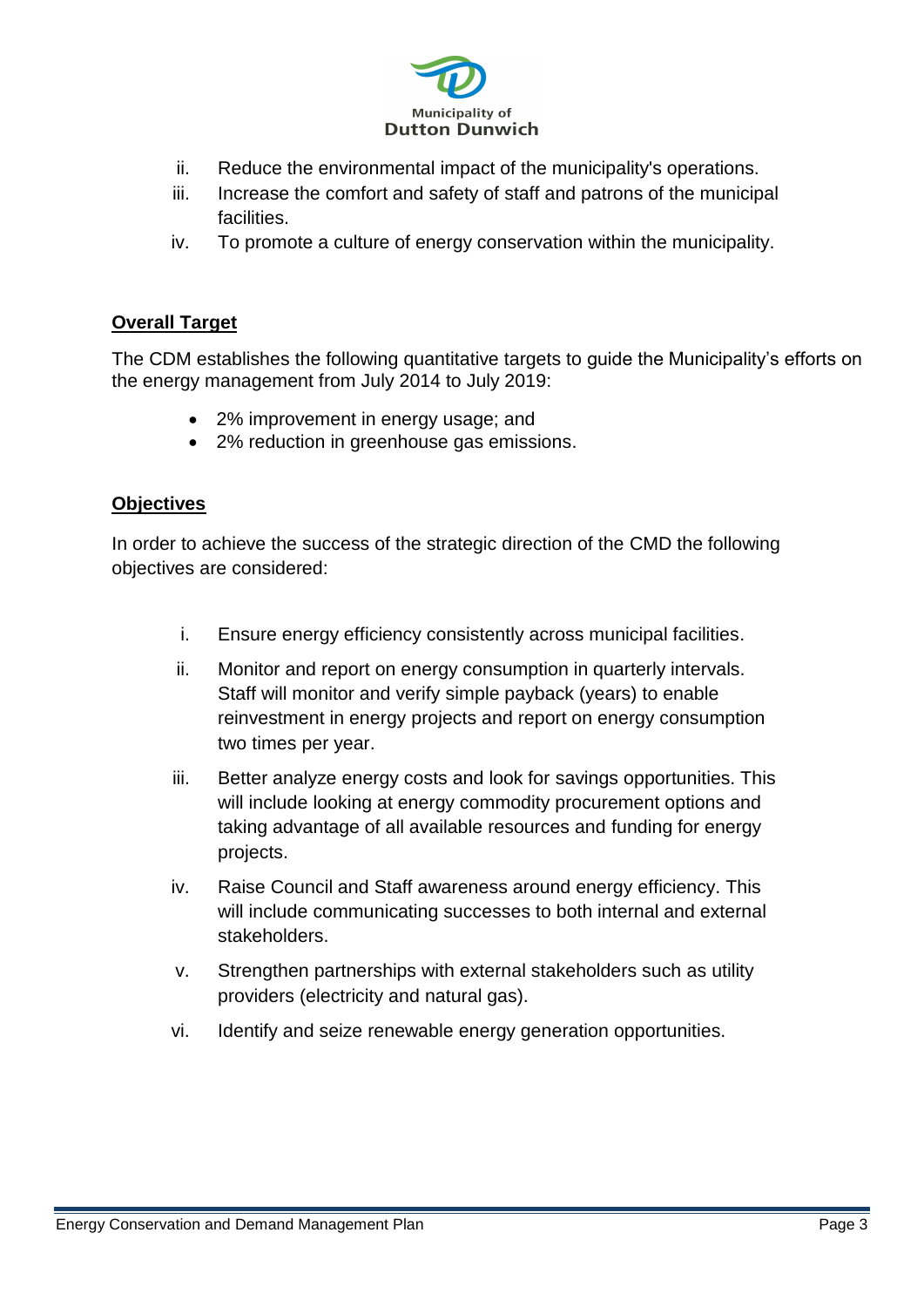

## 2. Organizational Understanding

#### <span id="page-4-0"></span>**Summary of Current Energy Consumption, Cost and GHGs**

The current energy usage by building is detailed in Appendix A.

#### <span id="page-4-1"></span>**Our Municipal Energy Needs**

The Municipality will need reliable, low cost, sustainable energy solutions.

#### <span id="page-4-2"></span>**Stakeholder Needs**

Internal Stakeholders (Council, CAO, Staff)

- i. A clear and relevant energy management plan with clear vision, goals, and targets in order to clearly communicate the corporate commitment to energy efficiency.
- ii. Timely reporting (semi-annual) of information to maintain awareness of energy use.
- iii. Training and support to develop the skills and knowledge required to implement energy management practices and measures.

#### <span id="page-4-3"></span>**Municipal Energy Situation**

SWOT Analysis for the Municipality of Dutton / Dunwich current energy management is presented in figure 1 below.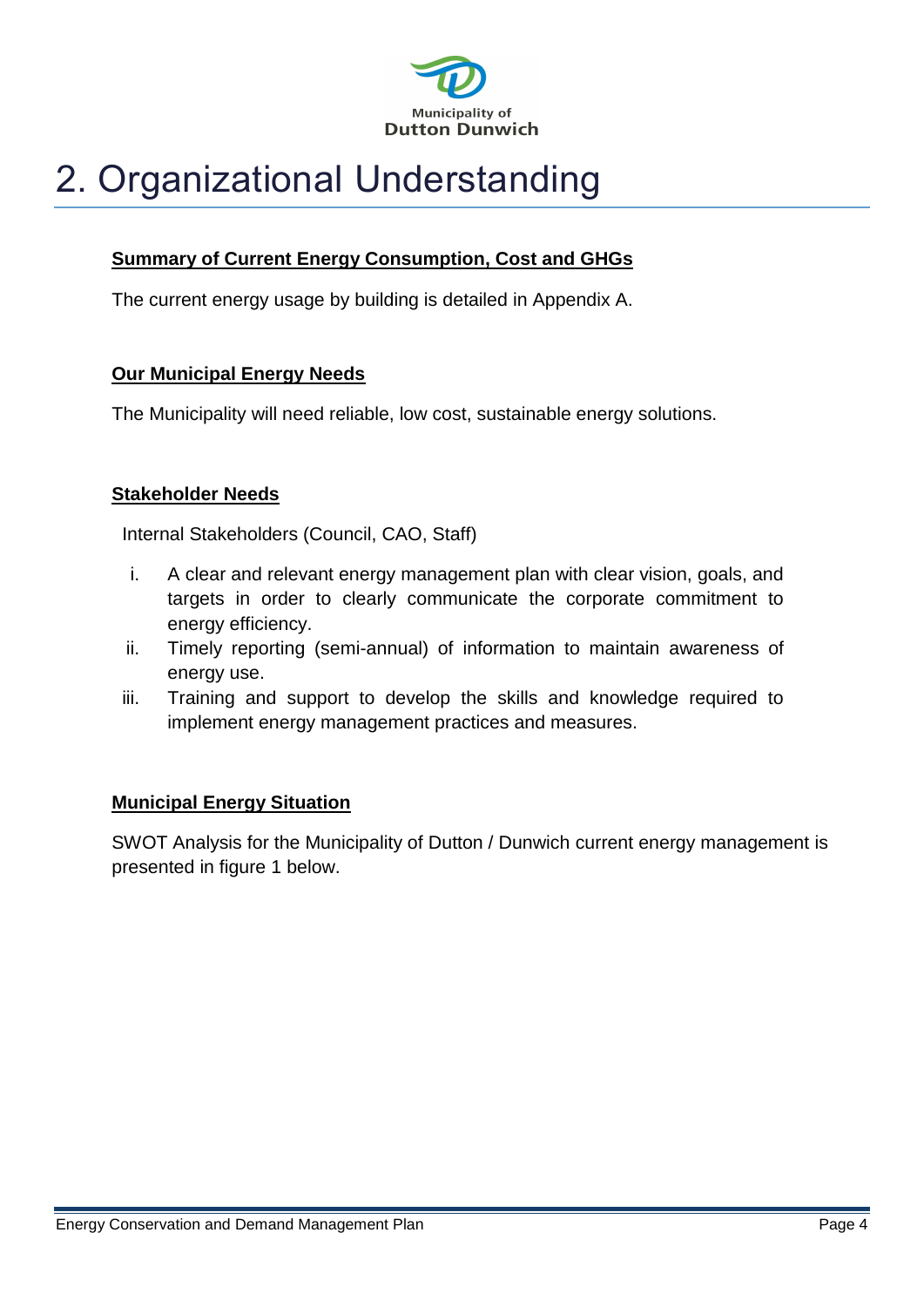

### <span id="page-5-1"></span><span id="page-5-0"></span>**Internal Scan External Scan**  •Successfil Implementation of some energy efficiency projects in existing facilities •Support for energy efficiency expressed by senior staff •Innovative, creative team eager to increase energy efficiency **Strength** •Limited financial and staff resources for energy efficiency planning and implementation •Minimal access to energy use data •No formal energy efficiency project evaluation, measurement and verfication protocols **Weaknesses** •Energy management plan (EMP) that requires municipal energy and GHG monitoring, planning, target setting and reporting •New and strengthened partnerships with utilities and community organization •Energy Audits that have already identified further energy efficiency improvements **Opportunities** •Increasing budget constraint •Addition of new energy efficiency projects that stretch limited resources **Threats**

<span id="page-5-2"></span>Figure 1. Municipality of Dutton Dunwich Energy Management SWOT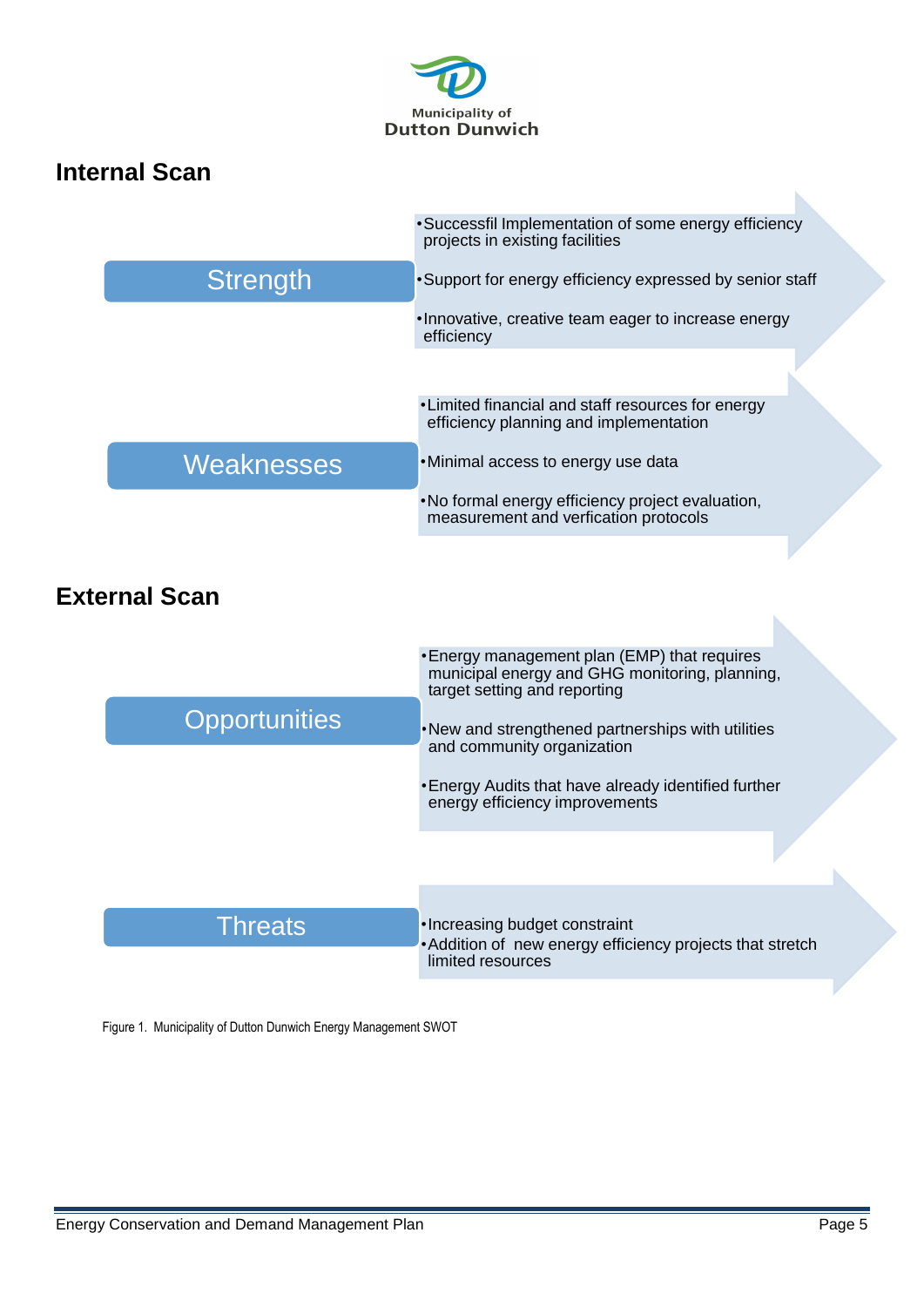

#### **Renewable Energy Utilized**

The Municipality of Dutton / Dunwich aspires to show leadership in the promotion and development of renewable energy systems that are compatible with our asset management and land use planning objectives. As a result:

- 1. We encourage a de-lamping campaign by asking employees to identify opportunities to reduce lighting.
- 2. We will install occupancy sensor in all rooms.
- 3. Ensure computer monitor power software is enabled.
- 4. Train staff on proper HVAC systems and set controls.

#### <span id="page-6-0"></span>**Energy Leader**

The Treasurer has been designated as our energy leader with overall responsibility for corporate energy management.

### <span id="page-6-1"></span>3. Projects Execution

#### <span id="page-6-2"></span>**Municipal Level**

The administration and implementation of this Energy Conservation and Demand Management Plan will be the responsibility of the Treasurer. Since we all use energy in our daily activities, it will also be responsibility of all municipal staff to be aware of their energy use and work towards a culture of conservation. Through staff training and web base energy management tools, staff will be able to see the results of their efforts, and benchmark between corporate facilities with industry standards. Detailed Programs and Processes are provided in the appendices B and C.

#### <span id="page-6-3"></span>**Asset Level**

In order to sustain corporate culture of conservation, staff must be engaged in an effective awareness and education program. Although facilities staff has the lead responsibilities, all staff should be familiar with and utilize energy efficient measures where possible. The first step is the completion of an energy audit.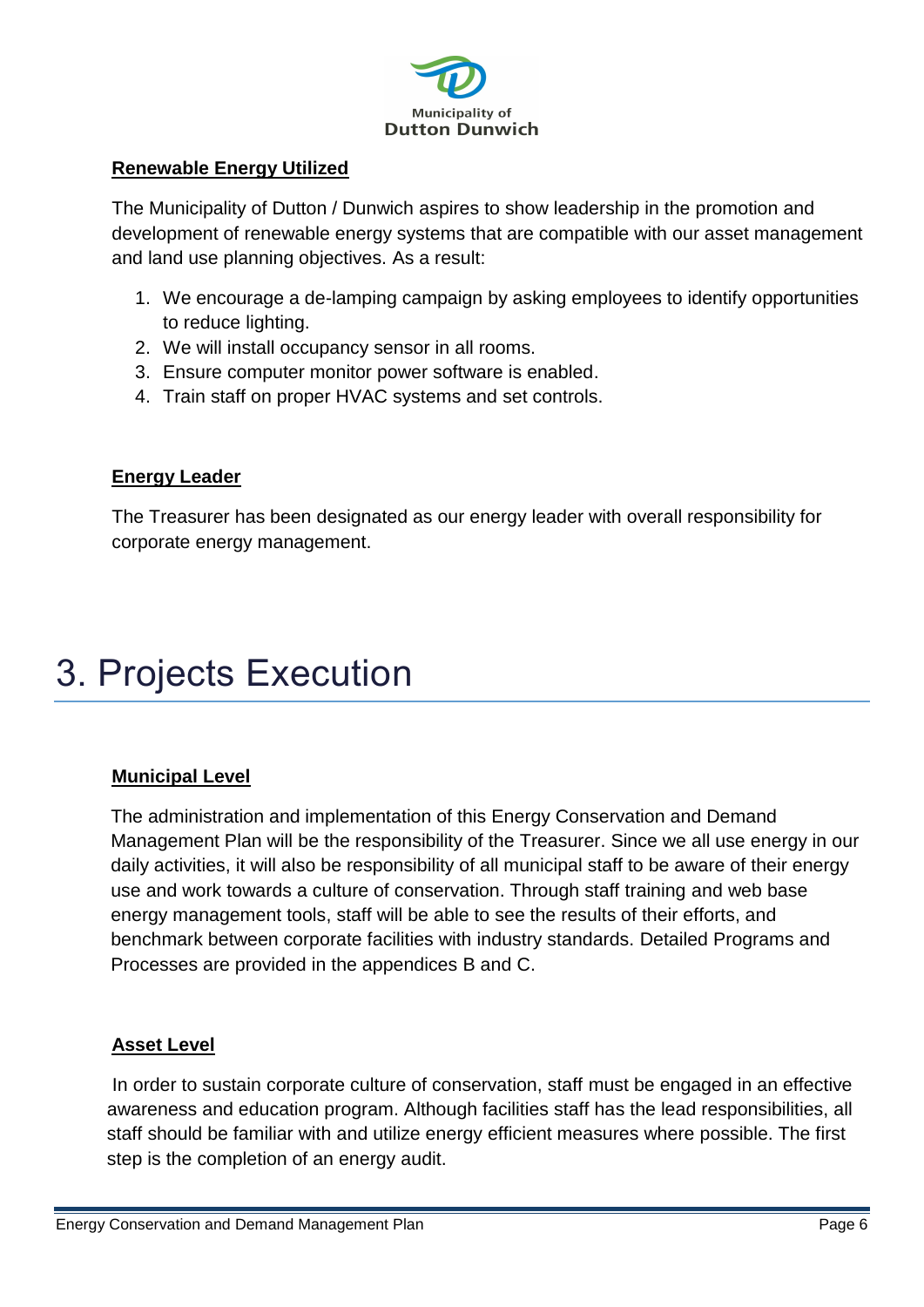

### <span id="page-7-0"></span>4. Review

#### <span id="page-7-1"></span>**Energy Plan Review**

The Municipality of Dutton / Dunwich will develop an annual progress report with energy consumption data and initiatives undertaken with the calendar year and will report to Council annually. As part of the Energy Plan, the implemented processes improvement, program implementation and projects will continue to be documented and reviewed annually to update consumption savings. By regularly monitoring and reporting consumption and dollar savings and/or avoidance to Departments, the outcomes of their participation in energy management initiatives can be demonstrated and feedback can obtained for new ideas. This monitoring and reporting will also align with the requirements of Regulation 397/11 under the Green Energy and/or any subsequent legislation related to energy management.

### <span id="page-7-3"></span><span id="page-7-2"></span>5. Evaluation Progress

#### **Energy Consumption**

The CMD should be reviewed annually. As part of the annual review, the Municipal Energy Leader assigned to oversee the implementation of the CDM should complete or assign someone to complete the following steps:

- i. Track the activities that have been implemented, based on a check list of all the actions included in the CMD;
- ii. Note any updates to the CMD, based on new audits, organizational or resource changes;
- iii. Identify the priority actions for the upcoming year, and secure funding and resources for their implantation;
- iv. In 2019, report on implementation of the CMD as required under Regulation 397/11. Include detail on: energy and GHG emissions for 2017; current and proposed energy conservation and demand management measures; a report of results achieved; and a revised forecast of the expected results of the current and proposed measures.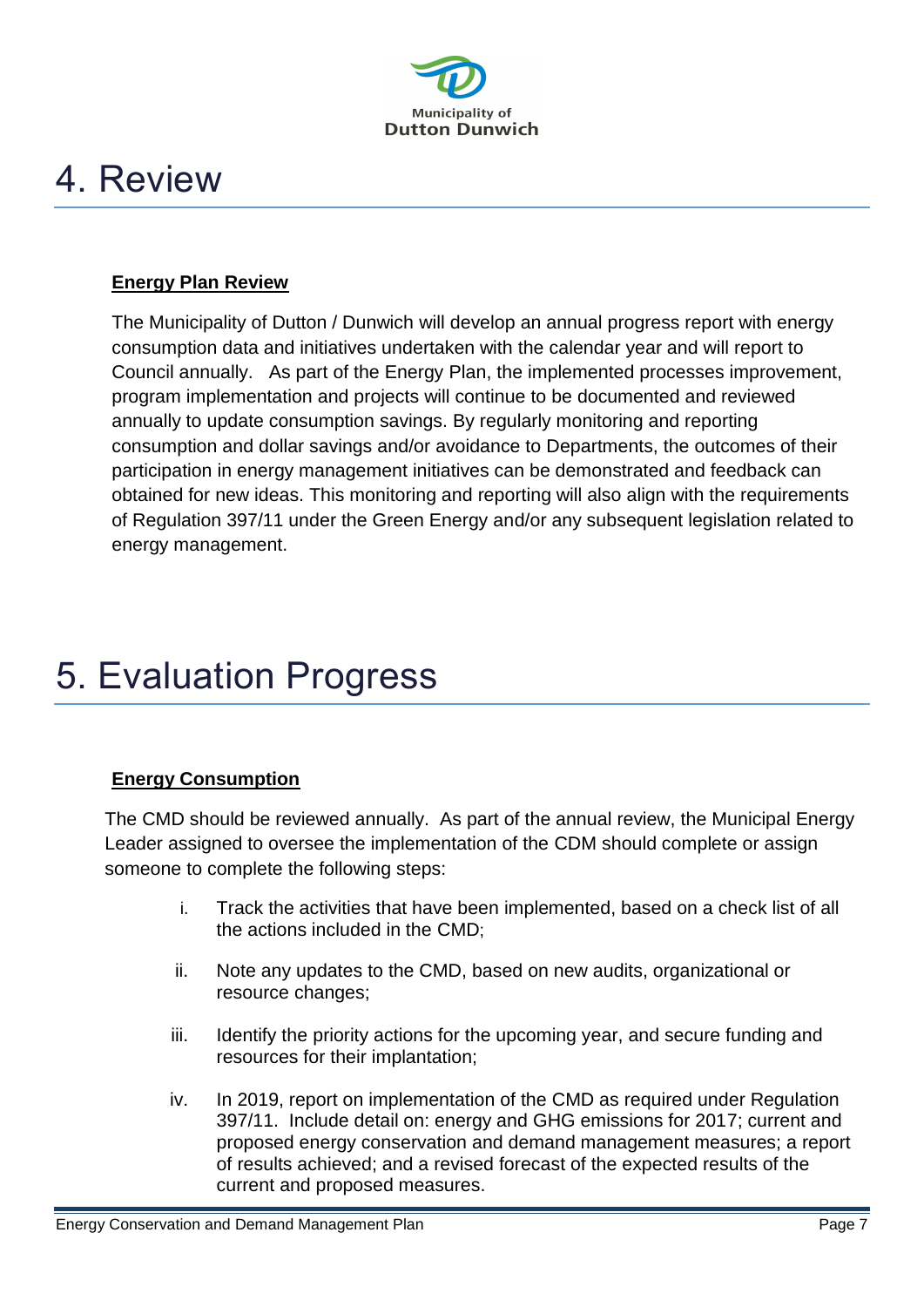

## <span id="page-8-0"></span>Appendix A: Current Energy Consumption

|                         |              |                   |                    |             |               |                       | <b>GHG</b>     |               |
|-------------------------|--------------|-------------------|--------------------|-------------|---------------|-----------------------|----------------|---------------|
|                         |              |                   |                    |             |               | <b>GHG</b>            | Intensity      | <b>Energy</b> |
|                         | <b>Total</b> |                   |                    |             |               | <b>Emissions</b>      | (kg            | Intensity     |
|                         | Area         |                   |                    |             | <b>Energy</b> | (kg                   | CO2e/m2 (ekWh/ |               |
| <b>Facility Name</b>    | (m2)         | <b>Fuel Types</b> | Consumption        | $Cost($ \$) | (ekWh/yr)     | CO <sub>2e</sub> /yr) |                | m2)           |
|                         |              |                   |                    |             |               |                       |                |               |
| <b>MEDICAL CENTRE</b>   | 899 NG       |                   | 2888.00 m3         | \$<br>1,443 | 30,693        | 5,460                 | 6              | 34            |
|                         |              | Elect.            | 39471.00 kWh       | \$<br>5,372 | 39,471        | 3,791                 | 4              | 44            |
| <b>UTILITY SHOP</b>     | 139 NG       |                   | 2210.00 m3         | \$<br>1,090 | 23,487        | 4,178                 | 30             | 169           |
|                         |              | Elect.            | 14070.00 kWh       | \$<br>2,074 | 14,070        | 1,351                 | 10             | 101           |
|                         |              | 200 Elect.        |                    |             |               |                       |                |               |
| DENTIST BLDG / 1st fl   |              |                   | 3625.00 kWh        | \$<br>774   | 3,625         | 348                   | 2              | 18            |
| DENTIST BLDG / 2nd fl   |              | 200 Elect.        | 2608.00 kWh        | \$<br>630   | 2,608         | 250                   | $\mathbf{1}$   | 13            |
| <b>LIBRARY</b>          | 656 NG       |                   | 6028.00 m3         | \$<br>2,374 | 64,064        | 11,397                | 17             | 98            |
|                         |              | Elect.            | 56236.00 kWh       | \$<br>7,480 | 56,236        | 5,401                 | 8              | 86            |
|                         |              |                   |                    |             |               |                       |                |               |
| WEDS - Theater          |              | 695 Elect.        | 12188.00 kWh       | \$<br>1,820 | 12,188        | 1,171                 | $\overline{2}$ | 18            |
| <b>FIRE STATION</b>     | 948 NG       |                   | 2687.00 m3         | \$<br>1,166 | 28,557        | 5,080                 | 5              | 30            |
|                         |              | Elect.            | 18359.00 kWh       | \$<br>2,503 | 18,359        | 1,763                 | 2              | 19            |
| <b>COMMUNITY CENTRE</b> | 948 NG       |                   | 16084.00 m3        | \$<br>3,886 | 170,937       | 30,409                | 32             | 180           |
|                         |              | Elect.            | 44397.00 kWh       | \$<br>5,946 | 44,397        | 4,264                 | 5              | 47            |
|                         |              |                   |                    |             |               |                       |                |               |
| SOUTH DUNWICH HALL      | 400 NG       |                   | 2068.00 m3         | \$<br>976   | 21,978        | 3,910                 | 10             | 55            |
|                         |              | Elect.            | 11971.00 kWh       | \$<br>2,374 | 11,971        | 1,150                 | 3              | 30            |
| <b>ROADS GARAGE</b>     | 970 NG       |                   | 6853.00 m3         | \$<br>2,508 | 72,832        | 12,956                | 13             | 75            |
|                         |              | Elect.            | 40199.00 kWh       | \$<br>5,610 | 40,199        | 3,861                 | 4              | 41            |
| SENIORS CENTRE / 1st fl | 365 NG       |                   | 782.00 m3          | \$<br>324   | 8,311         | 1,478                 | 4              | 23            |
|                         |              | Elect.            | 19.00 kWh          | \$<br>319   | 19            | $\overline{2}$        |                | $\mathbf 0$   |
|                         |              |                   |                    |             |               |                       |                |               |
| SENIORS CENTRE /2nd fl  | 355 NG       |                   | 0.00 <sub>m3</sub> | \$<br>286   |               |                       |                |               |
|                         |              | Elect.            | 4088.00 kWh        | \$<br>811   | 4,088         | 393                   | $\mathbf{1}$   | 12            |
| Municipal Office        | 417 NG       |                   | 8605.00 m3         | \$3,119     | 91,452        | 16,269                | 39             | 219           |
|                         |              | Elect.            | 40903.00 kWh       | \$5,565     | 40,903        | 3,928                 | 9              | 98            |
| <b>TREATMENT PLANT</b>  |              | 283 Elect.        | 201769.00 kWh      | \$27,066    | 201,769       | 19,378                | 68             | 1,645         |
|                         |              |                   |                    |             |               |                       |                |               |
| <b>Grand Total</b>      |              |                   |                    | \$85,517    | 1,002,215     | 138,188               |                |               |
|                         |              |                   |                    |             |               |                       |                |               |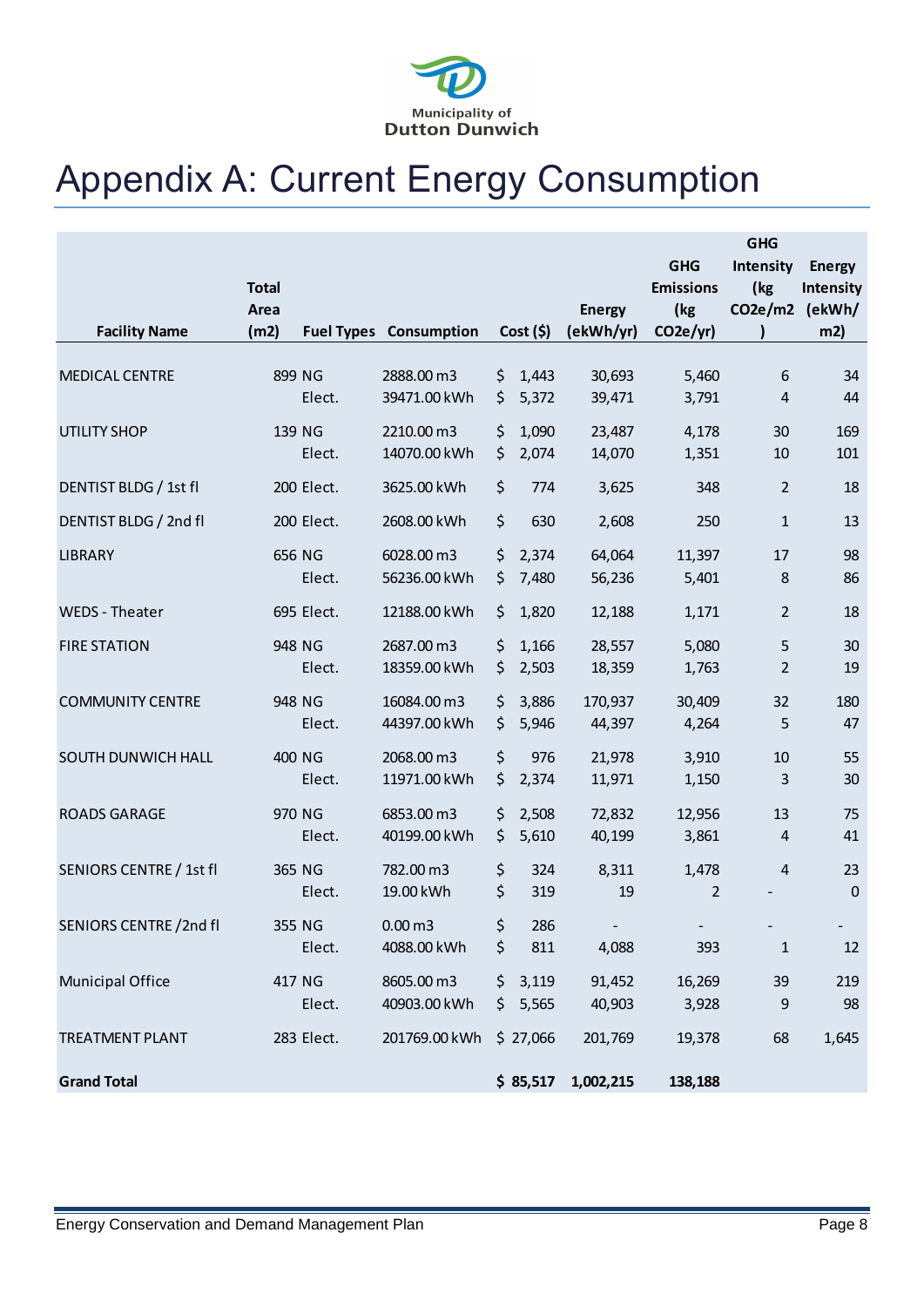

## Appendix B: Programs

| Program<br><b>Description</b>                       | <b>Facility</b>     | <b>Key</b><br><b>Contact</b> | <b>Date</b>                 | <b>Objectives</b>                                                                                                                                                                                                                                                                                                                                                                                                                                                                                                                                                 |
|-----------------------------------------------------|---------------------|------------------------------|-----------------------------|-------------------------------------------------------------------------------------------------------------------------------------------------------------------------------------------------------------------------------------------------------------------------------------------------------------------------------------------------------------------------------------------------------------------------------------------------------------------------------------------------------------------------------------------------------------------|
| <b>Managers</b><br><b>Meeting</b><br><b>Review</b>  | Municipal<br>Office | <b>Treasurer</b>             | Q2 & Q4<br>$2014 -$<br>2019 | Energy reports to be reviewed semi-annually                                                                                                                                                                                                                                                                                                                                                                                                                                                                                                                       |
| <b>New</b><br><b>Employee</b><br><b>Orientation</b> | All                 | Human<br>Resource<br>s       | As<br>needed                | As part of Orientation Program: provide new<br>staff with energy management training.                                                                                                                                                                                                                                                                                                                                                                                                                                                                             |
| <b>Energy</b><br><b>Leader</b>                      | All                 | <b>Treasurer</b>             | Q4 2014                     | The Treasurer has been designated as the<br>Energy Champion and is responsible for:<br>-- instilling a culture of energy conservation<br>within their respective workplaces with each<br>occupant and piece of equipment<br>-- developing conservation strategies with<br>facility staff for implementation within each<br>given facility<br>-- share best practices, lessons learned, and<br>innovative energy practices with other team<br>members<br>-- monitor progress towards energy<br>conservation goal and ensure that there is no<br><b>Backsliding</b> |
| <b>Employee</b><br><b>Engagement</b>                | All                 | Treasurer                    | Q4 2014                     | Staff will be encouraged to submit ideas for<br>process improvements or projects that will<br>reduce the corporate and personal energy<br>consumption.                                                                                                                                                                                                                                                                                                                                                                                                            |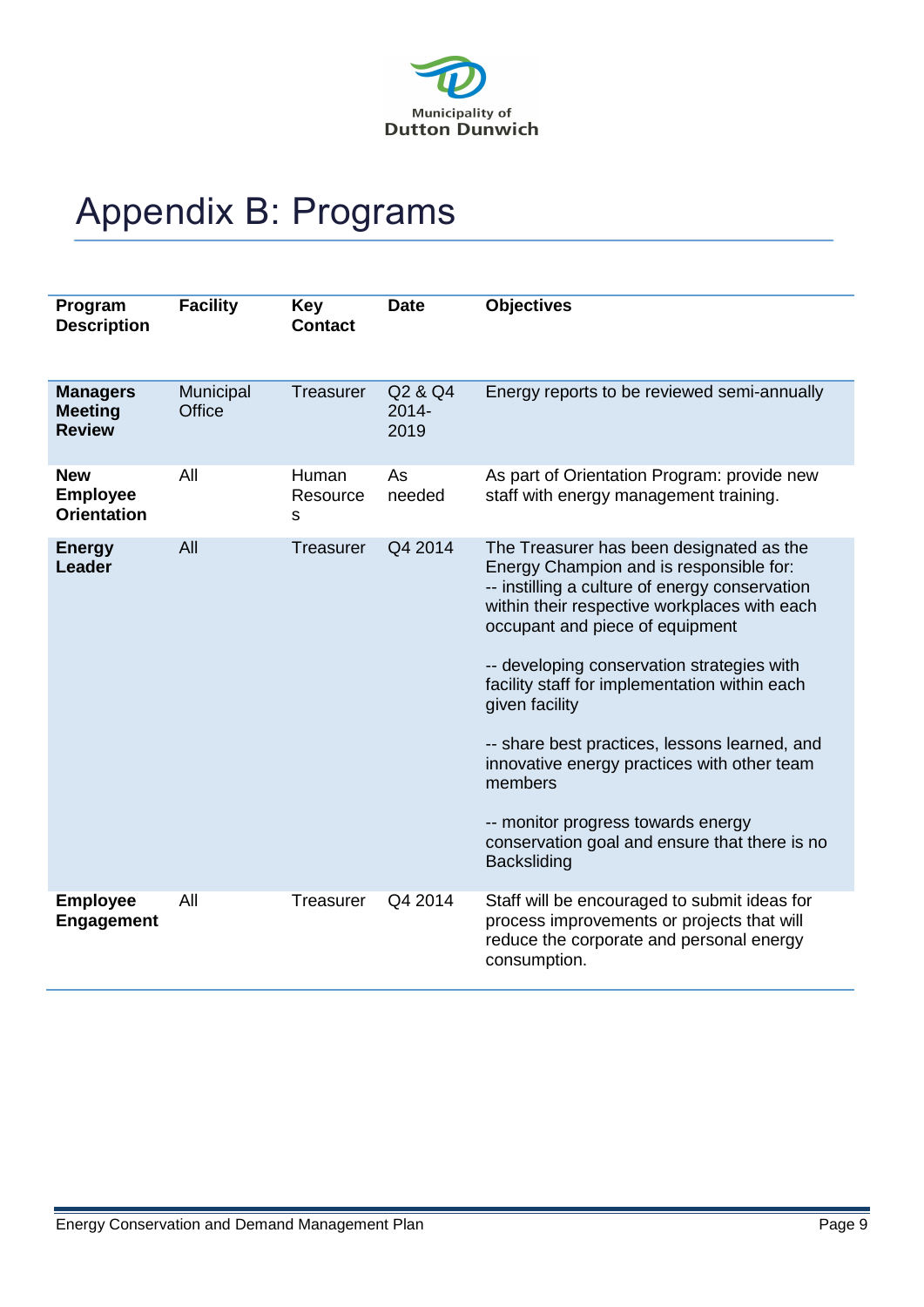

## <span id="page-10-0"></span>Appendix B: Processes

| <b>Process</b><br><b>Description</b>                         | <b>Facility</b>     | Key<br><b>Contact</b> | <b>Date</b>          | <b>Objectives</b>                                                                                                                                                                                                                                                                                                                                                                                          |
|--------------------------------------------------------------|---------------------|-----------------------|----------------------|------------------------------------------------------------------------------------------------------------------------------------------------------------------------------------------------------------------------------------------------------------------------------------------------------------------------------------------------------------------------------------------------------------|
| <b>Procurement</b>                                           | All                 | <b>Treasurer</b>      | Q2 & Q4<br>2014-2019 | Energy prices fluctuate constantly, which<br>can significantly affect your energy bill and<br>performance against budget. By taking a<br>proactive approach to buying energy, you<br>can better control your costs. The<br>Municipality should examine options to<br>procure energy commodities more<br>efficiently than the de facto method and<br>investigate offerings such as those<br>managed by LAS. |
| <b>Start Up and</b><br><b>Shut Down</b><br><b>Procedures</b> | All                 | Treasurer             | As needed            | Implement start -up and shut-down<br>schedules to eliminate energy waste.                                                                                                                                                                                                                                                                                                                                  |
| <b>Increase</b><br><b>Rental Rate</b>                        | Community<br>Centre | <b>Treasurer</b>      | Q4 2014              | The municipality currently rents this space<br>to local residents at an average cost of<br>\$25/hour, which includes full access to all<br>amenities. It would be recommended that<br>the municipality consider increasing this<br>rate to reflect rising energy costs.                                                                                                                                    |
| <b>Appliance</b><br><b>Usage</b>                             | All                 | Treasurer             | Q4 2014              | Staff will be encouraged to reduce phantom<br>power wherever possible by turning off<br>electrical devises such as coffee makers,<br>microwaves, telephone charges, computers,<br>computer monitors on weekends.                                                                                                                                                                                           |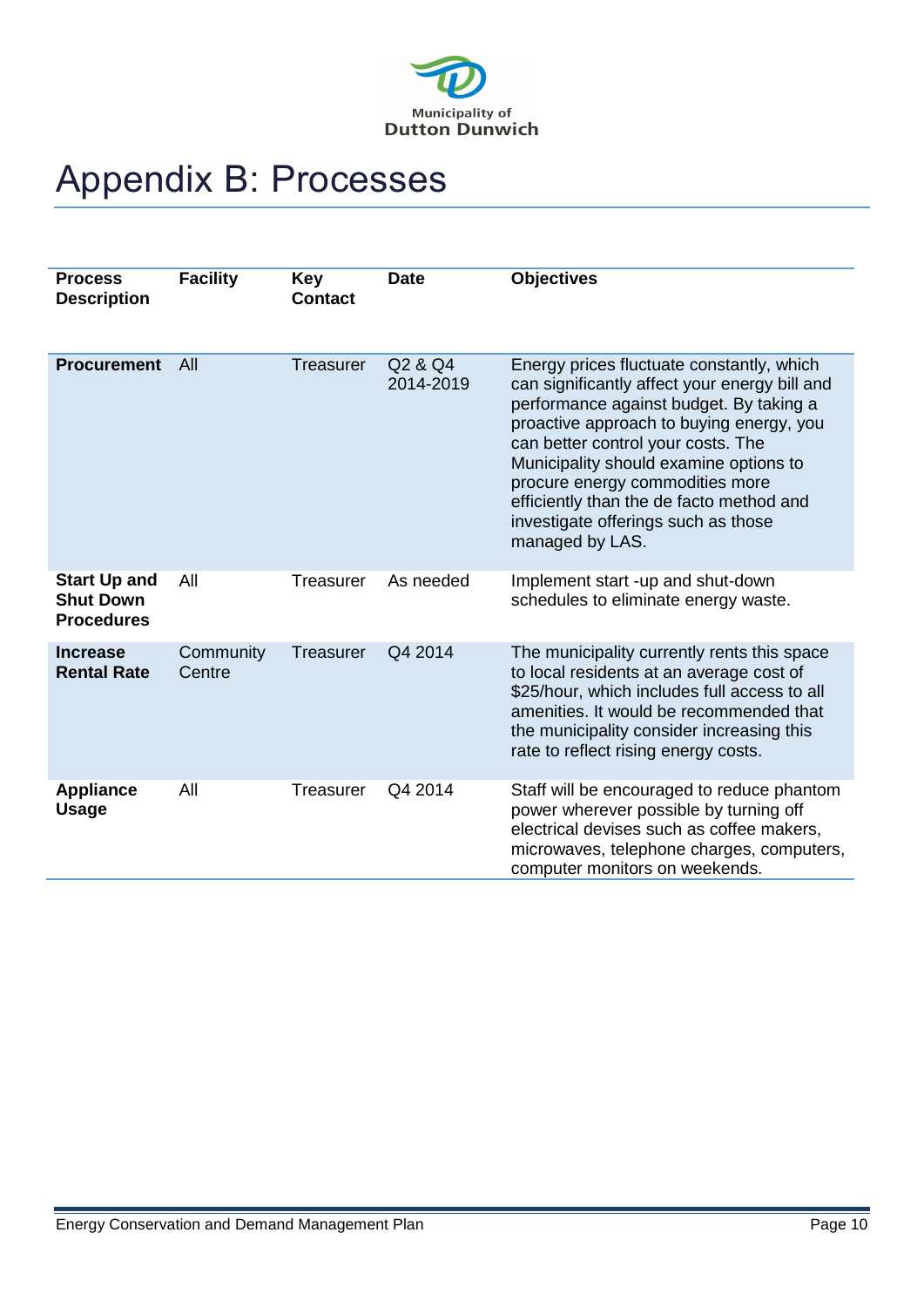

# <span id="page-11-0"></span>Appendix C: Projects

| Project<br><b>Description</b>                                      | <b>Facility</b>                                                                                                                                                                                           | <b>Key</b><br><b>Contact</b>                                                                                                                                                                                                                                                                            | <b>Start</b>           | <b>End</b>             | <b>Status</b>   | <b>Cost</b> | <b>Save</b><br>(ekWh<br>/yr) | <b>Save</b><br>$(\frac{5}{yr})$ | <b>Simple</b><br>Payback<br>(years) |  |  |  |  |
|--------------------------------------------------------------------|-----------------------------------------------------------------------------------------------------------------------------------------------------------------------------------------------------------|---------------------------------------------------------------------------------------------------------------------------------------------------------------------------------------------------------------------------------------------------------------------------------------------------------|------------------------|------------------------|-----------------|-------------|------------------------------|---------------------------------|-------------------------------------|--|--|--|--|
| <b>LED</b><br><b>Streetlights</b>                                  | All                                                                                                                                                                                                       | <b>Mike</b><br>Hull,<br>Public<br><b>Works</b><br>Manager                                                                                                                                                                                                                                               | 2015<br>Q <sub>4</sub> | 2016<br>Q <sub>1</sub> | Pending<br>[0%] | \$171,633   | 133331                       | \$24,451                        | $\overline{7}$                      |  |  |  |  |
| <b>Details</b>                                                     |                                                                                                                                                                                                           | Street lighting consumes a large amount of electricity and costs the municipality \$24,451<br>per year. By converting older lighting technologies to light-emitting diodes (LEDs), we will<br>have the opportunity to reduce the cost of outdoor lighting while enhancing the nighttime<br>environment. |                        |                        |                 |             |                              |                                 |                                     |  |  |  |  |
| <b>Ceiling</b><br>Insulation -<br><b>Treatment</b><br><b>Plant</b> | Pump<br><b>Building</b>                                                                                                                                                                                   | <b>Brad</b><br>Reive,<br>Ops<br>Manager                                                                                                                                                                                                                                                                 | 2015<br>Q <sub>3</sub> | 2015<br>Q <sub>4</sub> | Pending<br>[0%] | \$4,000     | 29870                        | \$200                           | $>20$                               |  |  |  |  |
|                                                                    | There is almost no insulation in that area and the heaters must maintain 50F at all times as<br>the alum & hydroxide solidify at this temperature. There is potential for more savings up to<br>\$350/yr. |                                                                                                                                                                                                                                                                                                         |                        |                        |                 |             |                              |                                 |                                     |  |  |  |  |
| <b>Ceiling</b><br>Insulation -<br><b>Treatment</b><br><b>Plant</b> | Filter<br><b>Building</b>                                                                                                                                                                                 | <b>Brad</b><br>Reive,<br>Ops<br>Manager                                                                                                                                                                                                                                                                 | 2015<br>Q <sub>4</sub> | 2016<br>Q <sub>1</sub> | Pending<br>[0%] | \$3,000     | 19800                        | \$150                           | $>20$                               |  |  |  |  |
| <b>Details</b>                                                     | There is almost no insulation in that area and the heaters must maintain 50F at all times as<br>the alum & hydroxide solidify at this temperature. There is potential for more savings up to<br>\$350/yr. |                                                                                                                                                                                                                                                                                                         |                        |                        |                 |             |                              |                                 |                                     |  |  |  |  |
| <b>Ceiling</b><br>Insulation -<br><b>Utility Shop</b>              | <b>Utility Shop</b>                                                                                                                                                                                       | Tim<br>Hansen-<br>Water<br>Ops<br>manager                                                                                                                                                                                                                                                               | 2015<br>Q <sub>4</sub> | 2016<br>Q <sub>1</sub> | Pending<br>[0%] | \$7,500     | 15280                        | \$320                           | $>20$                               |  |  |  |  |
|                                                                    | Spray foam insulation inside the building and add 8" of insulation in the attic to keep heat in.<br>There is a potential for more savings up to \$350/yr.                                                 |                                                                                                                                                                                                                                                                                                         |                        |                        |                 |             |                              |                                 |                                     |  |  |  |  |
| <b>Insulate Water</b><br><b>Tower</b>                              | Water<br>Tower                                                                                                                                                                                            | Tim<br>Hansen-<br>Water<br>Ops<br>manager                                                                                                                                                                                                                                                               | 2016<br>Q4             | 2017<br>Q <sub>1</sub> | Pending<br>[0%] | \$4,000     | 10000                        | \$200                           | $>20$                               |  |  |  |  |
|                                                                    | Spray foam insulation inside of the tower to prevent heat loss.                                                                                                                                           |                                                                                                                                                                                                                                                                                                         |                        |                        |                 |             |                              |                                 |                                     |  |  |  |  |
| Light<br><b>Upgrade-</b><br><b>Community</b><br><b>Centre</b>      | Community<br>Centre                                                                                                                                                                                       | Dan<br>Lundy-<br>Maintena<br>nce                                                                                                                                                                                                                                                                        | 2016<br>Q2             | 2016<br>Q4             | Pending<br>[0%] | <b>TBD</b>  | <b>TBD</b>                   | <b>TBD</b>                      | <b>TBD</b>                          |  |  |  |  |
| <b>Details</b>                                                     | To replace 125 light fixtures in the Community Centre. These lights are turned on during<br>events. The plan is to replace the existing fixtures with either 4-tube T5 fixtures or LED's.                 |                                                                                                                                                                                                                                                                                                         |                        |                        |                 |             |                              |                                 |                                     |  |  |  |  |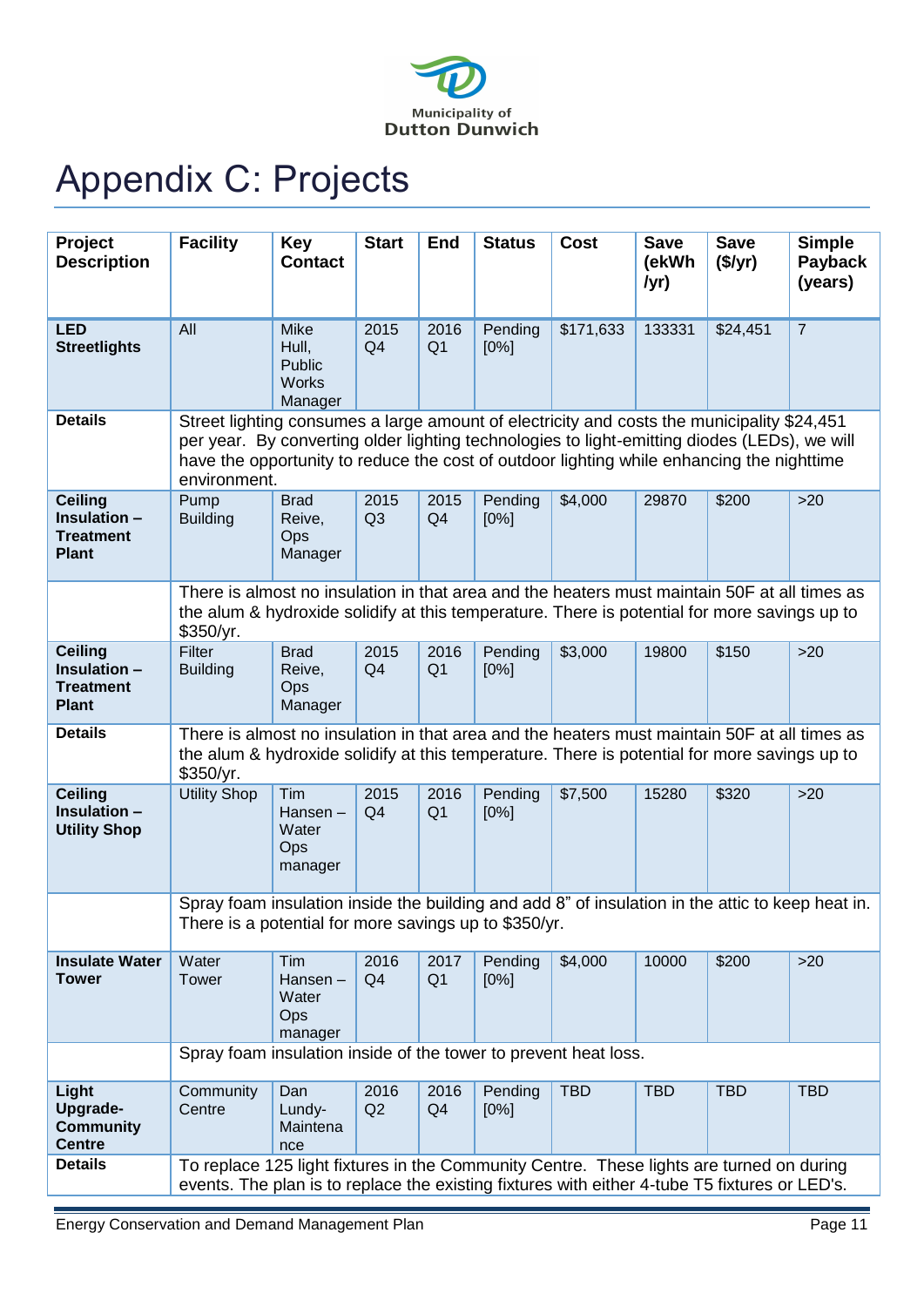

| <b>Light Upgrade</b><br>- Fire Hall                               | <b>Fire Hall</b>                                                                                                                                                                                                                                                                                             | Dan<br>Lundy-<br>Maintena<br>nce                   | 2017<br>Q2             | 2017<br>Q4             | Pending<br>[0%]    | <b>TBD</b> | <b>TBD</b> | <b>TBD</b> | <b>TBD</b>   |  |  |  |
|-------------------------------------------------------------------|--------------------------------------------------------------------------------------------------------------------------------------------------------------------------------------------------------------------------------------------------------------------------------------------------------------|----------------------------------------------------|------------------------|------------------------|--------------------|------------|------------|------------|--------------|--|--|--|
| <b>Details</b>                                                    | To replace 40 light fixtures in the Community Centre. These lights are turned on during<br>events. The plan is to replace the existing fixtures with either 4-tube T5 fixtures or LED's. .                                                                                                                   |                                                    |                        |                        |                    |            |            |            |              |  |  |  |
| <b>Upgrade</b><br><b>Radiant</b><br><b>Heaters - PW</b><br>Garage | Roads<br>Garage                                                                                                                                                                                                                                                                                              | Mike<br>Hull,<br>Public<br><b>Works</b><br>Manager | 2015<br>Q <sub>1</sub> | 2015<br>Q <sub>3</sub> | Pending<br>$[0\%]$ | \$6,000    | 12612      | \$400      | 15           |  |  |  |
| <b>Details</b>                                                    | To replace 4 heaters in the Roads garage. Estimated Energy Savings - 10%                                                                                                                                                                                                                                     |                                                    |                        |                        |                    |            |            |            |              |  |  |  |
| Library<br><b>Furnace</b>                                         | Library                                                                                                                                                                                                                                                                                                      | Dan<br>Lundy-<br>Maintena<br>nce                   | 2014<br>Q2             | 2014<br>Q4             | Pending<br>$[0\%]$ | \$8,000    | 13722      | \$440      | 18           |  |  |  |
| <b>Details</b>                                                    | Replacement of two furnaces in the Library. We are targeting a 20% reduction in energy<br>consumption. Note this is a scheduled replacement for this equipment and we will source<br>the most efficient equipment available at the time of replacement. This item is included in<br>our 2014 capital budget. |                                                    |                        |                        |                    |            |            |            |              |  |  |  |
| <b>Use Setbacks</b><br>on<br>Programmable<br>Thermostat           | Community<br>Centre                                                                                                                                                                                                                                                                                          | Dan<br>Lundy-<br>Maintena<br>nce                   | 2015<br>Q <sub>1</sub> | 2015<br>Q <sub>1</sub> | Pending<br>[0%]    | \$100      | 3128       | \$90       | $\mathbf{1}$ |  |  |  |
| <b>Details</b>                                                    | To install a programmable thermostat in the Community Centre, which allows for adequate<br>set-points to be maintained depending upon whether the space is occupied or not. Setting<br>back temperatures by 0.5C results in a 2% savings of the heating utility.                                             |                                                    |                        |                        |                    |            |            |            |              |  |  |  |
| <b>Use Setbacks</b><br><b>on</b><br>Programmable<br>Thermostat    | Municipal<br>Office                                                                                                                                                                                                                                                                                          | Treasurer                                          | 2015<br>Q2             | 2015<br>Q2             | Pending<br>[0%]    | \$100      | 2442       | \$75       | 1.5          |  |  |  |
| <b>Details</b>                                                    | To install a programmable thermostat in the Municipal Office, which allows for adequate<br>set-points to be maintained depending upon whether the space is occupied or not. Setting<br>back temperatures by 0.5C results in a 2% savings of the heating utility.                                             |                                                    |                        |                        |                    |            |            |            |              |  |  |  |
| <b>Install</b><br><b>Occupancy</b><br><b>Sensor</b>               | Community<br>Centre                                                                                                                                                                                                                                                                                          | Dan<br>Lundy-<br>Maintena<br>nce                   | 2015<br>Q2             | 2015<br>Q4             | Pending<br>[0%]    | \$520      | <b>TBD</b> | <b>TBD</b> | <b>TBD</b>   |  |  |  |
| <b>Details</b>                                                    | Install occupancy sensors within two washrooms. Replacement Cost: approximately<br>\$260/sensor (includes \$40 incentive) Energy Cost Savings: approximately 30-50%.                                                                                                                                         |                                                    |                        |                        |                    |            |            |            |              |  |  |  |
| <b>Install</b><br><b>Occupancy</b><br><b>Sensor</b>               | Pool                                                                                                                                                                                                                                                                                                         | Dan<br>Lundy-<br>Maintena<br>nce                   | 2015<br>Q2             | 2015<br>Q4             | Pending<br>[0%]    | \$520      | <b>TBD</b> | <b>TBD</b> | <b>TBD</b>   |  |  |  |
| <b>Details</b>                                                    | Install occupancy sensors within two washrooms. Replacement Cost: approximately<br>\$260/sensor (includes \$40 incentive) Energy Cost Savings: approximately 30-50%.                                                                                                                                         |                                                    |                        |                        |                    |            |            |            |              |  |  |  |